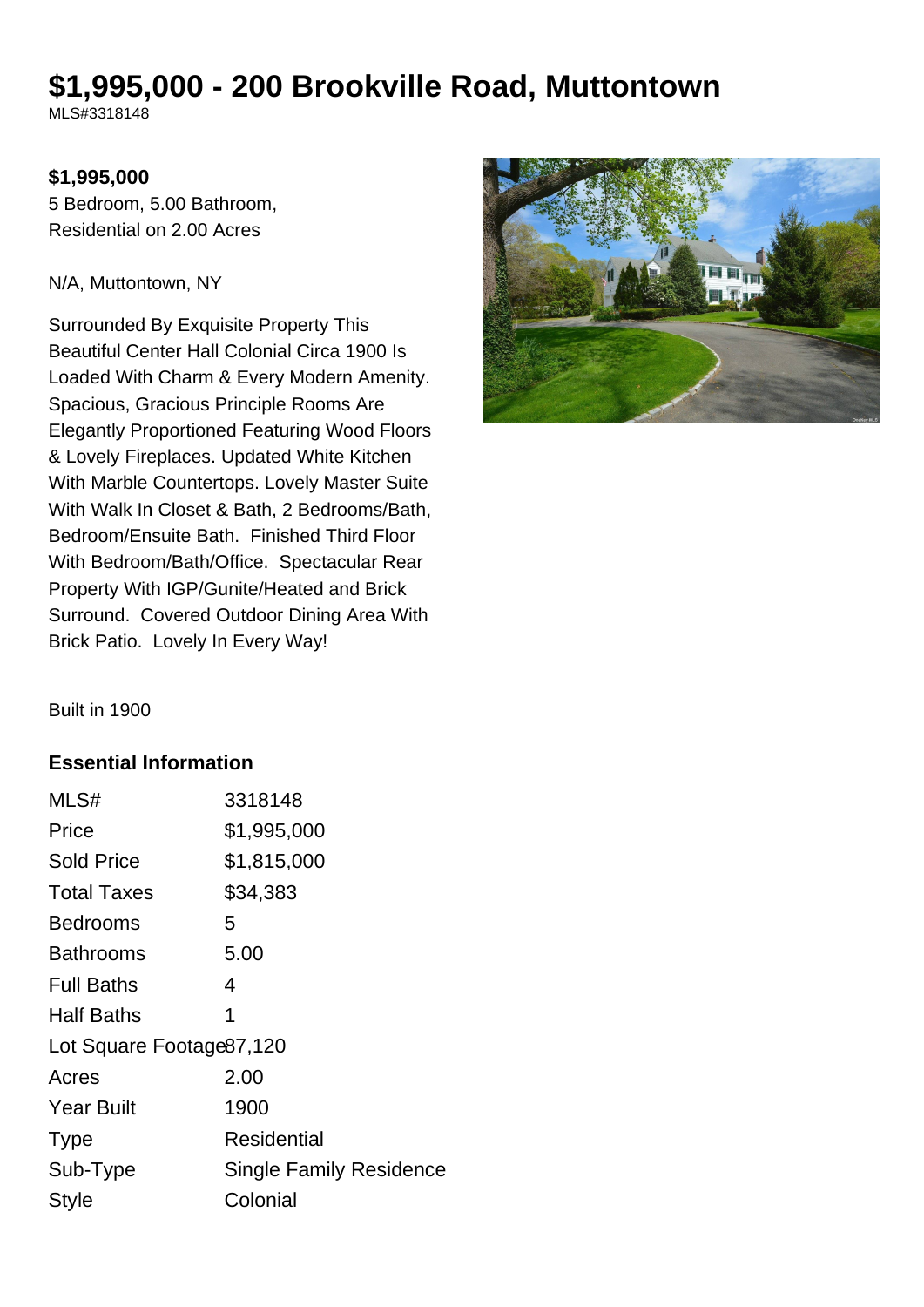#### Status Closed

## **Community Information**

| 200 Brookville Road |
|---------------------|
| N/A                 |
| <b>Muttontown</b>   |
| Nassau              |
| NY                  |
| 11545               |
|                     |

## **Amenities**

| <b>Features</b> | Level, Private                    |
|-----------------|-----------------------------------|
| Parking         | Private, Attached, 2 Car Attached |
| # of Garages    | 2                                 |
| Garages         | Private, Attached, 2 Car Attached |
| Waterfront      | <b>Beach Access</b>               |
| Has Pool        | Yes                               |
| Pool            | Inground Pool                     |

### **Interior**

| Interior                 | Hardwood                                                                                                                                                   |
|--------------------------|------------------------------------------------------------------------------------------------------------------------------------------------------------|
| <b>Interior Features</b> | Den/Family Room, Eat-in Kitchen, Formal Dining Room, Entrance Foyer,<br>Guest Quarters, Marble Countertops, Master Bath, Powder Room,<br>Walk-In Closet(s) |
| Appliances               | Dishwasher, Dryer, Oven, Refrigerator, Washer                                                                                                              |
| Heating                  | Oil, Hot Water                                                                                                                                             |
| Cooling                  | Central Air, Ductless, Wall Unit(s)                                                                                                                        |
| Fireplace                | Yes                                                                                                                                                        |
| # of Fireplaces          | 3                                                                                                                                                          |
| <b>Has Basement</b>      | Yes                                                                                                                                                        |
| <b>Basement</b>          | Finished, Partial                                                                                                                                          |

## **Exterior**

| <b>Exterior</b>          | Frame, Shingle Siding        |
|--------------------------|------------------------------|
| <b>Exterior Features</b> | <b>Sprinkler Lawn System</b> |
| <b>Lot Description</b>   | Level, Private               |
| Construction             | Frame, Shingle Siding        |

## **School Information**